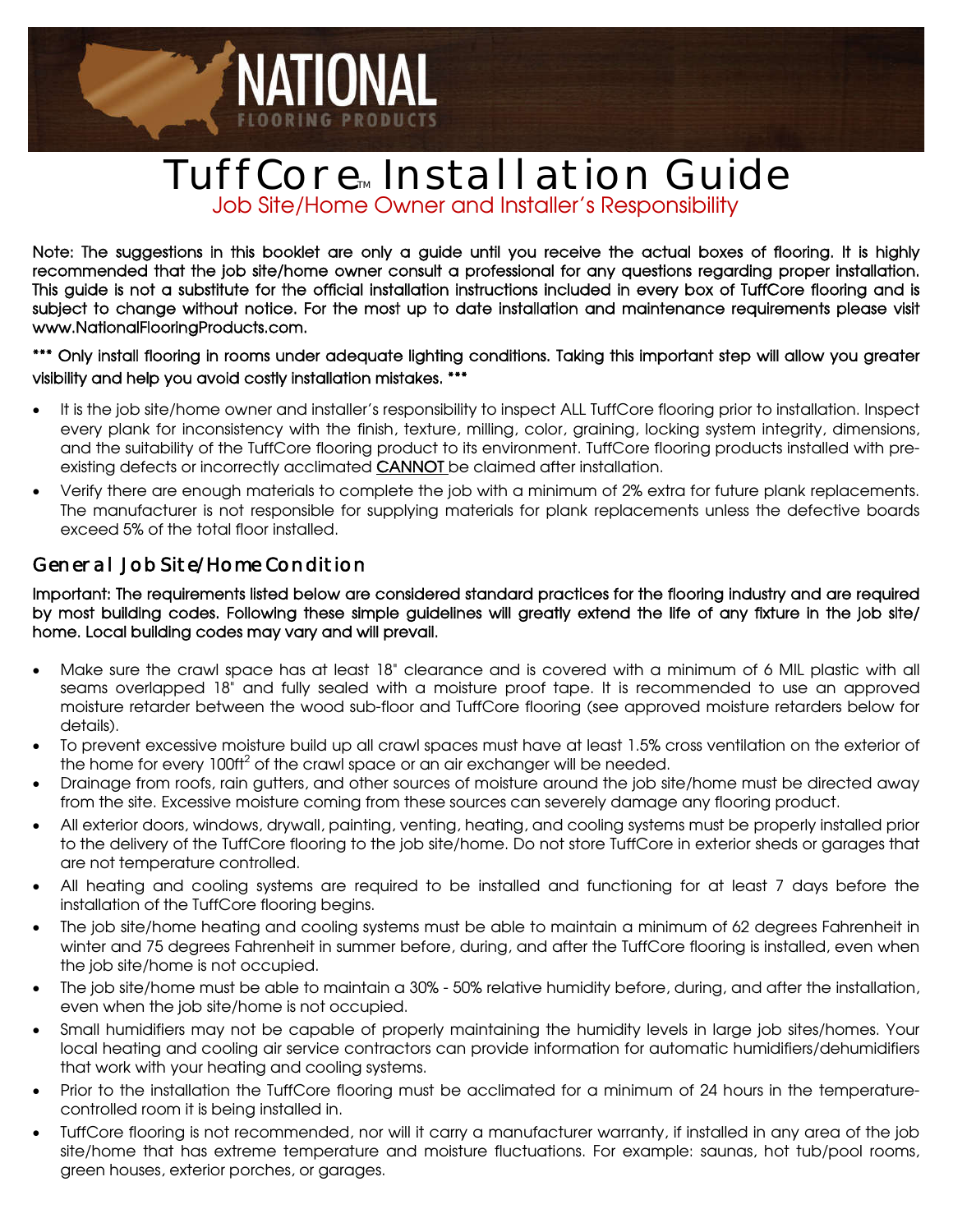# Radiant Heat Requirements for TuffCore

- TuffCore flooring can be installed over in-floor radiant heat.
- There are unique installation requirements for TuffCore flooring. It is the responsibility of the job site/home owner and installer, prior to installation, to check with the manufacturer for a current list of approved installation methods and underlayment requirements.
- Operate the in-floor radiant heat systems for at least 14 days prior to the TuffCore flooring being installed. All moisture in the substrate must be evaporated off. This will also ensure all systems are in good running condition.
- In-Floor Radiant Heat Systems: At no time during the life of the floor should the boiler exceed 110 degrees on Fahrenheit setting, or the substrate surface temperatures ever exceed 85 degrees Fahrenheit.
- A humidity control system (humidifier) must be installed and properly functioning one week before, during, and after the installation for the life of the floor. This helps prevent shrinkage caused by moisture/temperature changes from the in-floor radiant heat system.
- The in-floor radiant heat systems CANNOT be installed directly below the TuffCore flooring. It must be embedded in the concrete, gypcrete, or installed under the wood sub-floor. This will ensure the radiant heat is evenly distributed across the substrate before the heat comes into contact with the TuffCore flooring (see Illustration below).

#### In-Floor Radiant Heat Moisture Retarder Requirements

Note: Although moisture will not affect the TuffCore integrity, excessive accumulation of moisture can contribute to mold growth. If the concrete slab moisture is a concern (above 5LBS/24HR), it is recommended to use a vapor barrier.

Be sure to only use moisture retarders that are approved for in-floor radiant heat systems. Check with local building codes and the manufacturer of the radiant heat systems for recommendations. Note: Do not use any moisture retarder that is primarily oil or tar based over any type of in-floor radiant heat substrate, unless it is clearly marked suitable for radiant heat. It may give off toxic fumes.

- Floated Click-Lock TuffCore With Pad Attached: It is recommended to use Aqua Bar (B) underlayment paper as a vapor retarder. It will act as a slip sheet and will prevent dirt and dust from working up through the joints.
- Floated Click-Lock TuffCore (Without Attached Pad): If an underlayment/pad is desired, National Flooring Products recommends our 60PVC1510 PVC 1.5mm underlayment/pad with a built-in 6 MIL vapor barrier. Follow the underlayment manufacturer guidelines for in-floor radiant heat installations.
- Glue-down TuffCore With/Without Attached Pad: Use an approved, troweled-on sealant or two-part epoxy coating that is compatible with the adhesive. Some brands of adhesive simplify this by having a moisture retarder built in. For example: Taylor MS-Plus Resilient adhesive has moisture blocker properties when installed correctly and will easily do the job. Be sure to closely follow the sealant and adhesive manufacturer's application procedures. All moisture protection and bond warranties come solely from the adhesive and sealant manufacturers.

## Turn In-Floor Radiant Heat On or Off During Installations

 For TuffCore floors, it is required to turn off the in-floor radiant heat system a minimum of 12 hours before and during the installation. (For glued down applications follow adhesive manufacturer's application procedures after install) Raise the temperature slowly to liveable conditions. Never raise the temperature up or down more than 5 degrees in a 24 hour period.

Important: One of the leading causes of TuffCore flooring failures is extreme moisture level inconsistencies and/or rapid swings in temperatures on the job site/home. TuffCore flooring performs best when the room it is installed in has moisture levels in the air between 30% - 50% relative humidity with air temperatures ranging between 65-75 degrees Fahrenheit. The humidity level and temperature of the air will also greatly impact the performance life of your furniture, cabinets, doors, and trim work.

## Acclimation Tips for TuffCore

Important: TuffCore boxes can be packaged and manufactured differently. Be sure to read the manufacturer's installation guides inside each box for its particular requirements on acclimation. The information below is only a general guide until you receive the actual boxes of TuffCore.

- Installing TuffCore flooring before it has properly acclimated will greatly increase the chances of expansion and contraction issues and may make it more difficult to install.
- Depending on the environment, TuffCore floors will usually acclimate within 24 hours.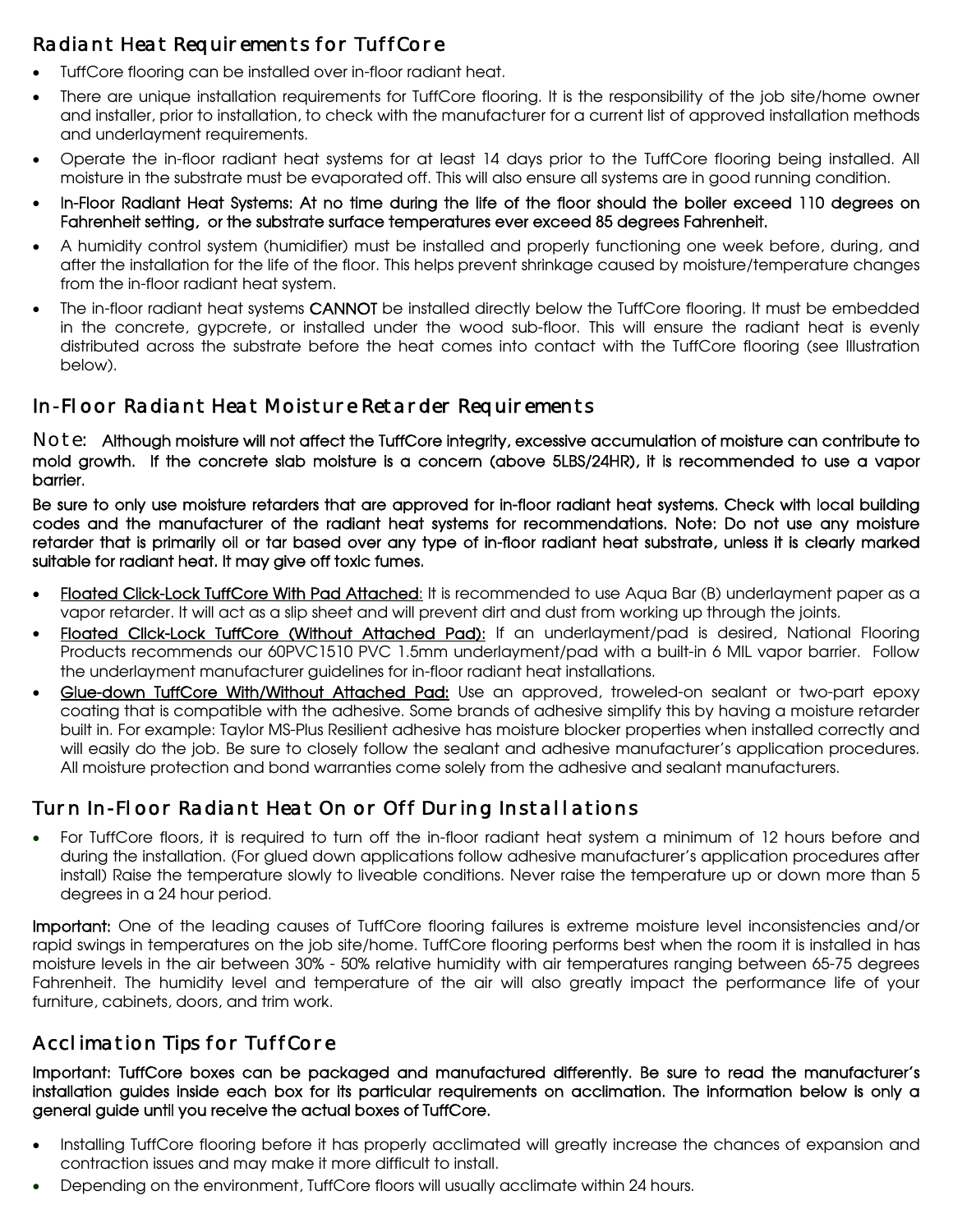- Always acclimate the TuffCore flooring in the temperature controlled room it will be installed in.
- During acclimation, stack the boxes squarely on top of each other to prevent plank warping. Do not stack boxes higher than 5 ft. Do not lean boxes against walls or other objects as this will warp the flooring and the manufacturer's warranty will be void.
- Keep the stacked boxes of TuffCore flooring 3" apart to allow air circulation around the boxes.
- Never cover TuffCore flooring before, during, or after installation with any type of plastic or tar paper. It must be allowed to breathe. Use only breathable materials like construction paper (FortiBoard) to protect a TuffCore floor.
- Propane heaters are not an approved source of heat and can give off extreme amounts of moisture. The manufacturer warranty will be void if the job site/home heating and cooling system were not fully operational at the time of installation.

## Approved Substrates for TuffCore Floors*:*

#### Plywood/OSB:

- Acceptable minimum wood sub-floor thickness is determined by the distance between the joists/trusses. Vertical deflection must be under a 1/4" over a 6'span when walked across.
	- When joists are 16" o/c or less; minimum acceptable thickness is 5/8" CDX plywood or nominal 3/4", OSB 40LB Minimum density, T&G, with a TECO or APA certification stamp.
	- $\Diamond$  When joists are 16" o/c up to 19.2" o/c; minimum acceptable thickness is 3/4" plywood or nominal 3/4", OSB 40LB Minimum density, T&G, with a TECO or APA certification stamp.
	- When joists are 19.2" o/c up to 24" o/c; minimum acceptable thickness is 7/8" plywood or nominal 1", OSB 40LB Minimum density, T&G, with a TECO or APA certification stamp.

#### Cured concrete/Gypcrete:

- Cured concrete must be over 3000 PSI. Cured gypcrete must be over 2500 PSI. Both of these substrates must be free of any type of top coating, plaster, paints, or curing compounds.
- All concrete or gypcrete substrates must be cured for a minimum of 60 days before TuffCore is ever installed.
- Concrete or gypcrete substrates must be tested for moisture content when using the glue down installation method.
- Concrete moisture testing should be performed by ASTM F1869 Calcium Chloride Tests with levels not exceeding 5LBS per 1000 ft<sup>2</sup> for a 24 hour period or the ASTM F2170 In-Situ Relative Humidity Test with readings exceeding 80%.
- Gypcrete moisture testing should be performed using the ASTM F2170-11 In-Situ Relative Humidity Test Standard. For more information visit RHSPEC.com

#### Particle Board (Underlayment-grade):

The only install method that can be used directly over underlayment-grade particle board is the floating method, as long as there are no current or future moisture concerns from below or above. If moisture comes in contact with the particle board it will swell and void the manufacturer's warranty.

## General Substrate Conditions for TuffCore

- TuffCore flooring can be installed over wood sub-floors that are ON or ABOVE GRADE and over concrete or gypcrete substrates that are BELOW, ON, or ABOVE GRADE.
- Wood sub-floors when walked on must not exceed 1/4" deflection over a 6' span. If it does, this condition must be corrected before the TuffCore installation begins. The floor will not stiffen up after the TuffCore flooring is installed.
- Fix all squeaks coming from the wood sub-floor prior to installation. Use wood screws, minimum of 2-1/2" lengths, fastened every 6" through the wood sub-floor into the joist. Squeaks in the sub-floor will not go away after the TuffCore floor has been installed.
- All substrates must be flat and free of dust, loose particles, paint, drywall compound, and structurally sound.
- If leveling of the substrate is required use only cement-based leveling compounds. Be sure to follow the leveling compounds manufacturer installation guidelines.Sand and/or flatten the substrate to within 1/4" dip or rise over 10' or 3/16" dip or rise over 6' for all floated installations.

Important: Hand held angle grinders with special cupped diamond grinding wheels and vacuum attachments can be rented or purchased from your local rental or home building center. This system works well with any type of substrate. Use precautions when sanding any surface. Check the substrate out for any health hazards.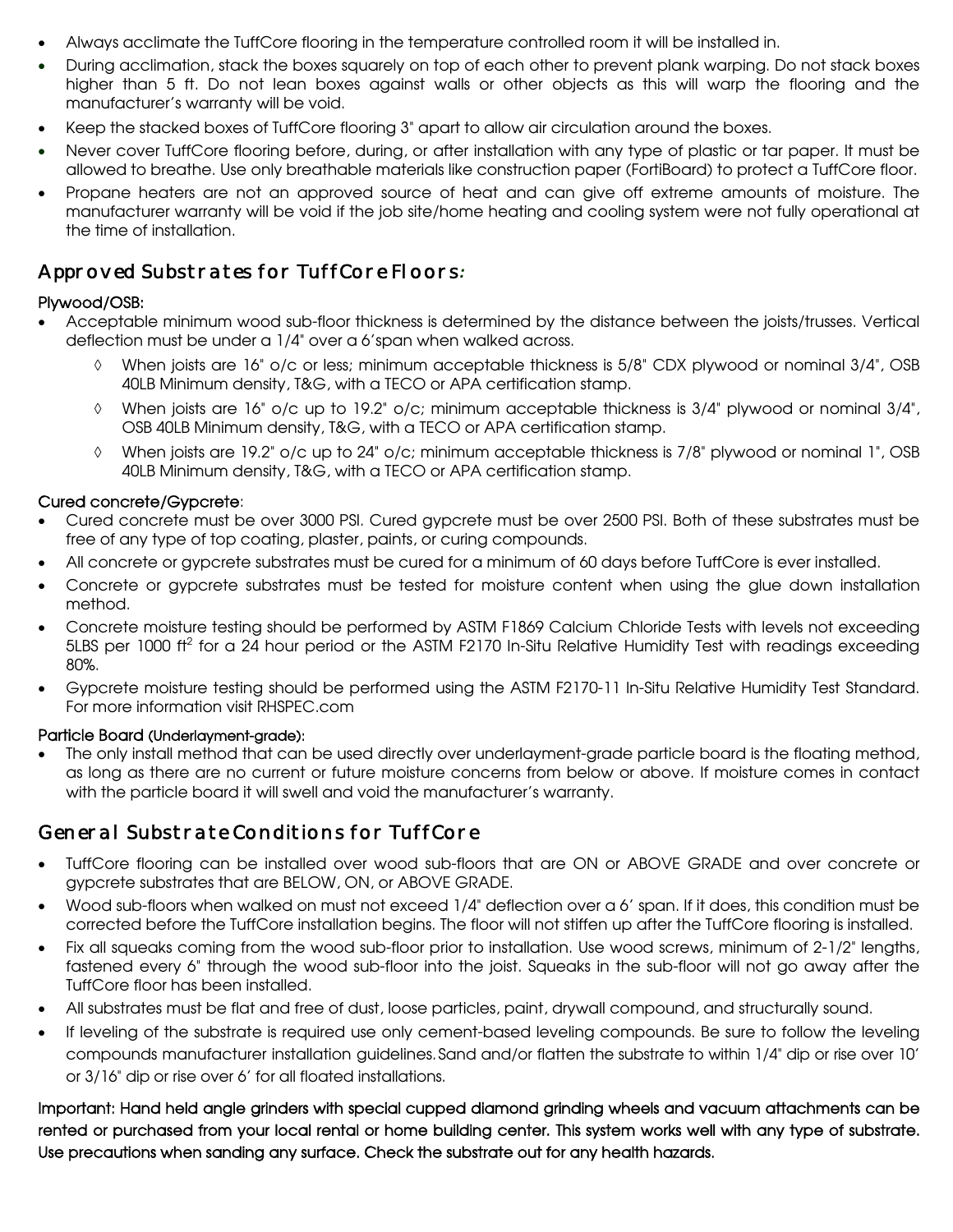# General Installation Specs

- Avoid installing TuffCore plank pieces less than 8" in total length against walls or on ends.
- Room humidity and temperature can vary according to the season, so it is vital that the floor is able to expand and contract. Therefore, make sure you leave minimum expansion gaps of 1/4" on all sides of the floor, around pipes, thresholds, under doors, and around any fixed/stationary objects.
- It will generally be necessary to saw some flooring panels during installation. To obtain a clean cut, the pattern side should face down if using a jigsaw, saber saw or circular handsaw and up when you use a handsaw, table saw or a crosscut saw.
- Before installation begins, use a jamb saw to undercut all door casings and vertical objects coming off the floor. To achieve the correct height, combine a piece of the underlayment/padding and TuffCore flooring together to use as a guide for the saw. Be sure to clean out all debris from under the jambs. This will allow the flooring to slide underneath the object for a clean professional look.
- Install the molding over the plastic membrane that runs up the wall from under the floor. Never attach the molding to the floor. This allows the floor to expand and contract under the molding. For a perfect finish around pipes, use rosettes or caulking in places where profiles or skirting cannot be placed, fill expansion gaps with matching caulking.

# Approved High-Density Underlayment Padding For TuffCore Click-lock 5.5mm – 8.5mm

- Clicked together TuffCore does not have to be installed over any type of underlayment pad. If the end user would like additional comfort and improve sound absorption, using National Flooring Products 60PVC1510 highdensity 1.5mm thick underlayment is approved.
- If an underlayment is not desired or is already attached then it is recommended to install a layer of Aqua Bar (B) underlayment paper. It will act as a slip sheet and will help prevent dirt and dust from working up through the joints.
- Do not use underlayment/pad that are not approved for TuffCore. If the underlayment/pad does not meet the minimum standards and does not support the flooring when walked on, the floor will come apart. The flooring WILL NOT BE COVERED under the manufacturer warranty.
- Never install an additional underlayment/pad beneath TuffCore that already has a pad attached to the planks.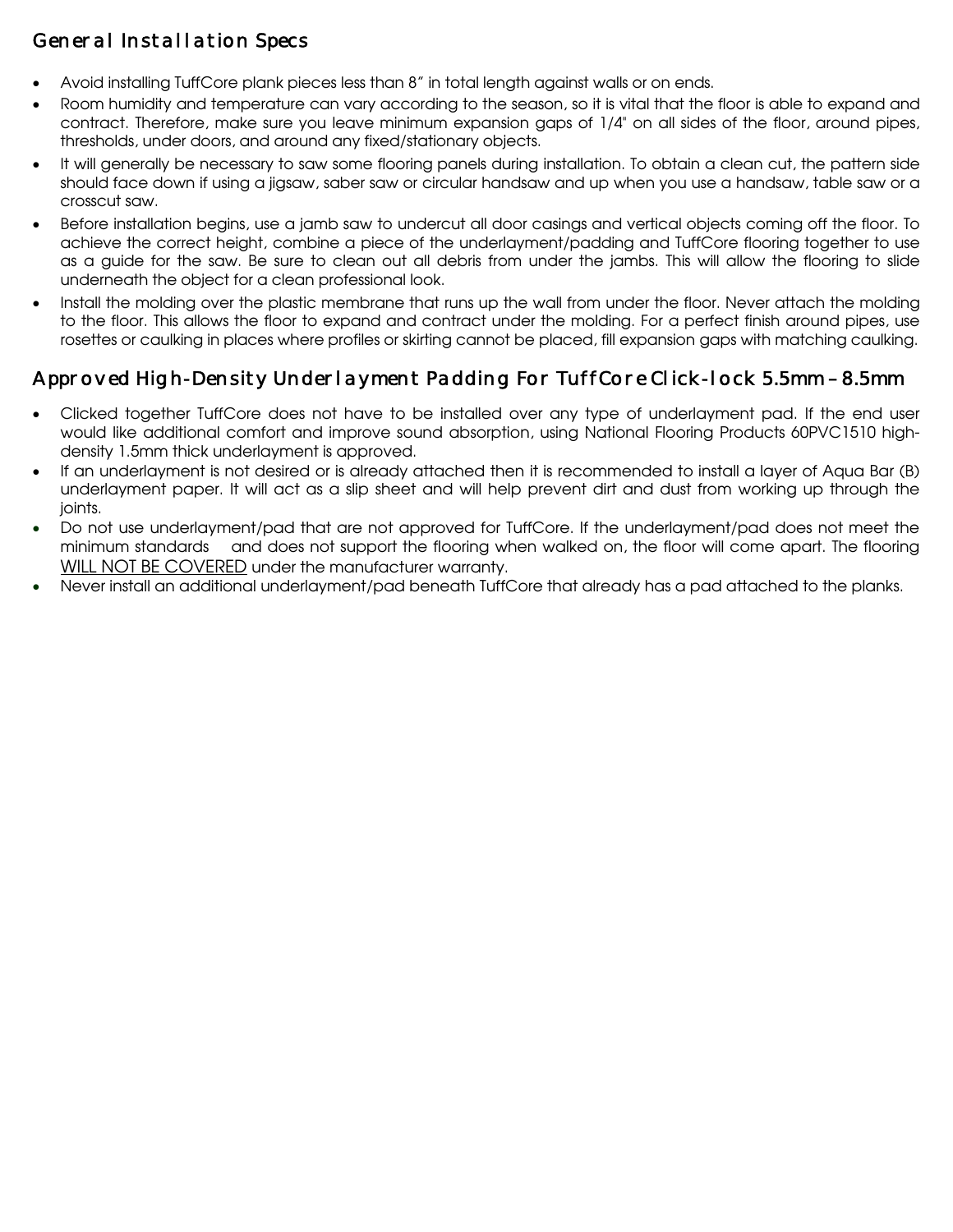#### Approved Floating Method (TuffCore 5.5mm—8.5mm Valinge 2G system)

Never install cabinetry, islands, or other permanent fixtures on top of a floated floor. Never use nails to secure anything to the floor. The floor must be allowed to float. As you install the click flooring, ensure all seams are fully engaged before moving on to the next row. This may require additional measures (Tapping Block) beyond the initial click of the locking system.

For TuffCore Click-Lock 5.5mm to 8.5mm flooring, transition strips/breaks are recommended every 40 feet (lengthwise), every 40 feet (widthwise). It is recommended to glue the floor down for floors larger areas exceeding 40' either directions or job sites with heavy rolling equipment, wheel chairs, or high traffic.

The Välinge 2G system is a patented locking profile for installing thicker TuffCore planks without using glue. The panels are clicked together simply and easily thanks to the ingenious shape of the 2G locking profile.

Angle-Tap installation method: Position the panel to be installed at an angle of 20 to 30° to the panel already installed. Move the panel gently up and down while exerting forward pressure. The panels will automatically click into place. Tongue-to-groove is the recommended direction for installation.



- 1. Leave at least 1/4" expansion gap around all perimeters and vertical objects coming off the floor.
- 2. Insert spacers at ends and edges where the planks will meet the walls and vertical objects.
- 4. Use a cut piece to start the second row. NOTE: End joint spacing must be at least 8" for all adjacent rows. If any piece is less than 8" in total length, discard it and do not use it.
- 6. Use a scrap piece of flooring as a tapping block and tap on the long edge of the plank to ensure that the locking system fully engages. NOTE: Any gapping may disrupt the locking system and prevent the floor from performing well.
- 8. Using a scrap piece (with a factory end joint) as a tapping block, tap the end of the plank to engage the locking system covered by the bridge. Be cautious to not damage the locking profile when tapping. Continue installing until you reach the end of the row.





- 3. Start the first row by inserting the short end of the plank (tongue first) into the groove at an angle, then rotating downward to lock it in place. Continue laying planks to establish the first row.
- 5. Engage the locking system on the long side of the next planks by inserting the tongue at an angle, then rotating downward. Slide this plank toward the end of the previously installed plank until the tongue just touches the groove.
- 7. Attach a scrap piece of flooring (with an intact factory end joint) to cover the gap where the tongue is touching the groove on the planks installed in Step 5. This piece is called a "bridge".
- 9. At the end of the row, use a hammer and pull bar to engage the locking system of the final piece in the row. Install a 1/4" spacer at the row end. Repeat this process until the final row of flooring.
- 10. At the final row, use the hammer and pull bar to lock the long edges of the planks as well as the row ends.

NOTE: The Välinge 2G system is only used for TuffCore between 5.5mm-8.5mm thick. You must verify which locking system your flooring has before beginning any installation.